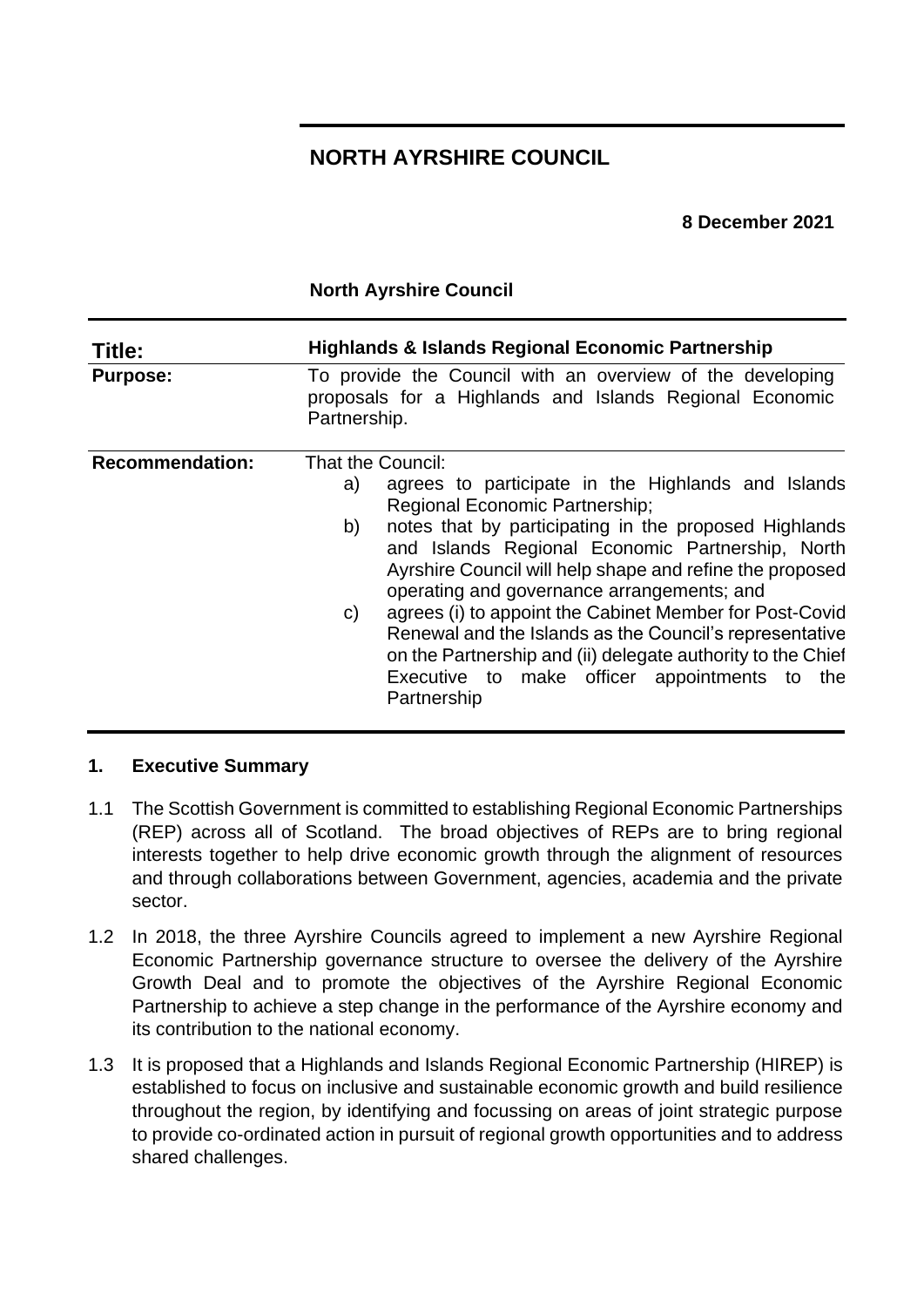By participating in the proposed Highlands and Islands REP, North Ayrshire representatives will be able to play an active role in shaping and refining its purpose and terms of reference.

1.4 Council representation on the HIREP will be required at senior political and officer level.

### **2. Background**

- 2.1 There is currently no dedicated Regional Economic Partnership for the Highlands and Islands region and the Convention of the Highlands and Islands (COHI) agreed that Highlands and Islands Enterprise (HIE) should undertake initial work to scope out proposals and draft terms of reference for the establishment of a Highlands and Islands REP.
- 2.2 The Highlands and Islands Regional Economic Partnership's (HIREP) proposed purpose is to enable inclusive and sustainable economic growth and build resilience throughout the region, by identifying and focussing on areas of joint strategic purpose to provide co-ordinated action in pursuit of regional growth opportunities and to address shared challenges. It is considered that the HIREP can complement and add value to the work of existing local authority area groupings by enabling a co-ordination of approach across shared opportunities and challenges and facilitating activity across local authority boundaries, where appropriate.
- 2.4 The HIREP will fulfil its purpose through:
	- Identifying opportunities for collaborative and co-ordinated action in pursuit of agreed regional priorities
	- Advocating on agreed regional economic opportunities and challenges, and where appropriate leading in discussions with Scottish Government, UK Government and other organisations
	- Being future focused in looking ahead to identify emerging regional opportunities and challenges where collaborative action can maximise outcomes and impact.
	- Working to understand evolving approaches to external funding and reacting to maximise impact across all parts of the region
	- Understanding sub-regional economic dynamics and, where appropriate, formulating solidarity actions to ensure that no part of the Highlands and Islands is left behind

The present draft version of the terms of reference is not yet agreed and will require further negotiation to ensure that all partners agree with the remit of the HIREP, its operating principles and governance procedures. The draft terms of reference will be further refined as the HIREP is established and thereafter referred to Councils for ratification as appropriate. By participating in the proposed HIREP, North Ayrshire representatives will be able to play an active role in shaping and refining the agreed terms of reference. Participation in the HIREP will contribute to strengthening the island voices of the North Ayrshire islands, ensuring the unique challenges and opportunities faced by islanders are reflected in national and local policy.

2.5 Membership of the Highlands and Islands REP is likely to comprise Highlands and Islands Local Authorities, Highlands and Islands Enterprise, Skills Development Scotland, Scottish Funding Council, University of the Highlands and Islands, Nature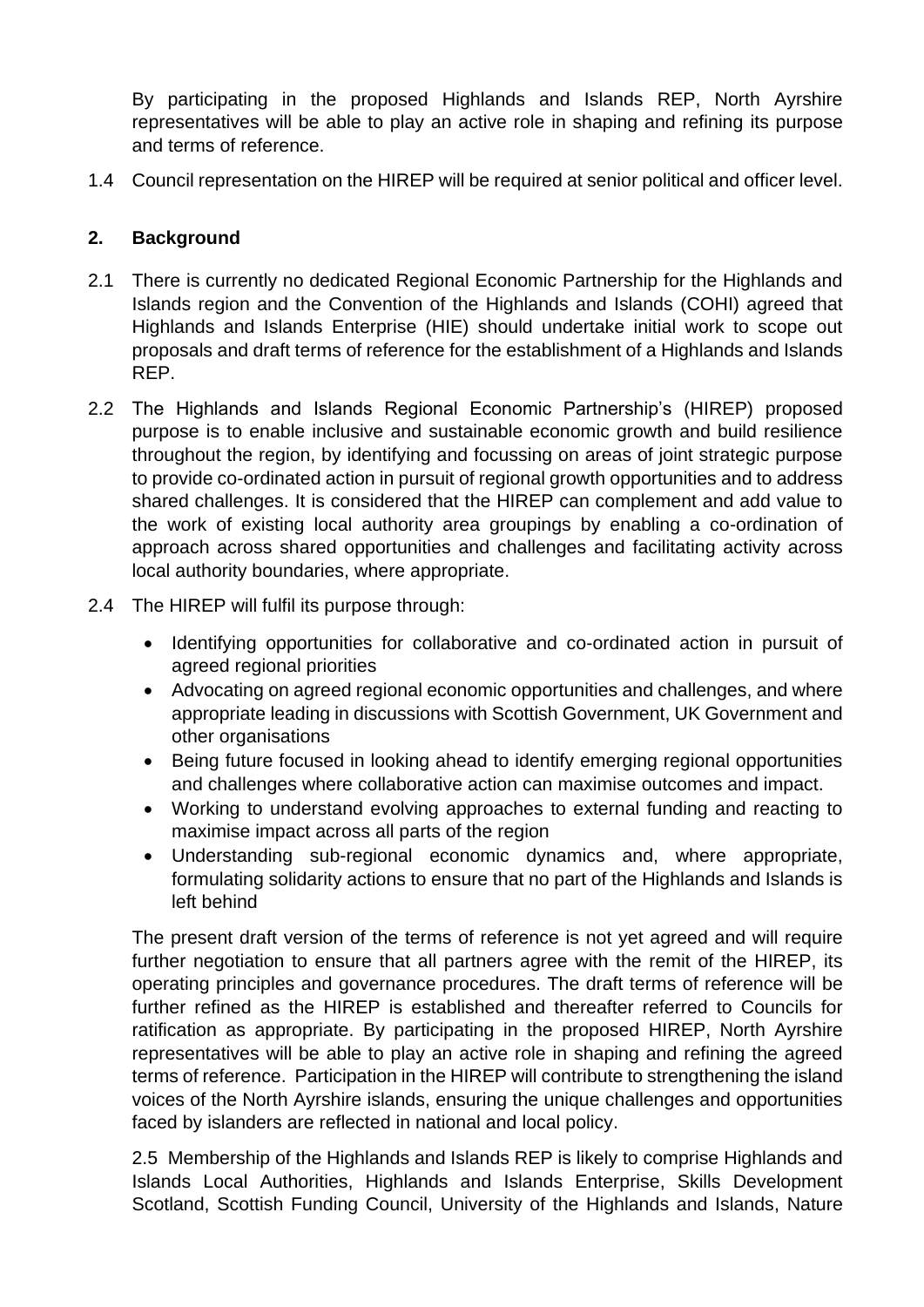Scotland, HITRANS, Private sector representation, Third Sector / Social Economy representation and other agencies to be confirmed e.g. Visit Scotland, Zero Waste Scotland, Scottish Forestry, Crown Estate Scotland.

- 2.6 It is proposed that each Local Authority be represented at senior political and officer level. It is therefore suggested that Council considers appointing the Cabinet Member for Post-Covid Renewal and the Islands to attend the HIREP as the Council's senior political representative and delegates authority to the Chief Executive to attend and/or make officer appointments to the HIREP as appropriate.
- 2.7 North Ayrshire Council is also a member of the Ayrshire Regional Economic Partnership with Arran and Cumbrae considered within the geography of the Ayrshire region and within the scope of associated strategic plans and activities. Highlands and Islands Enterprise also attend the Ayrshire REP in recognition of their role in supporting the Arran and Cumbrae economy. Any implications from the overlap between the 2 Regional Economic Partnerships will be kept under review. This is likely to be further informed by the roll out of the new Shared Prosperity Fund and the detail of how that fund will be administered within Scotland and across different geographies.

# **3. Proposals**

- 3.1 That the Council:
	- a) agrees to participate in the Highlands and Islands Regional Economic Partnership;
	- b) notes that by participating in the proposed Highlands and Islands Regional Economic Partnership, North Ayrshire Council will help shape and refine the proposed operating and governance arrangements; and
	- c) agrees to (i) appoint the Cabinet Member for Post-Covid Renewal and the Islands as the Council's political representative on the Partnership and (ii) delegate authority to the Chief Executive to make officer appointments to the Partnership.

#### **4. Implications/Socio-economic Duty**

#### **Financial**

4.1 None.

### **Human Resources**

4.2 None.

#### **Legal**

4.3 None.

### **Equality/Socio-economic**

4.4 None.

#### **Environmental and Sustainability**